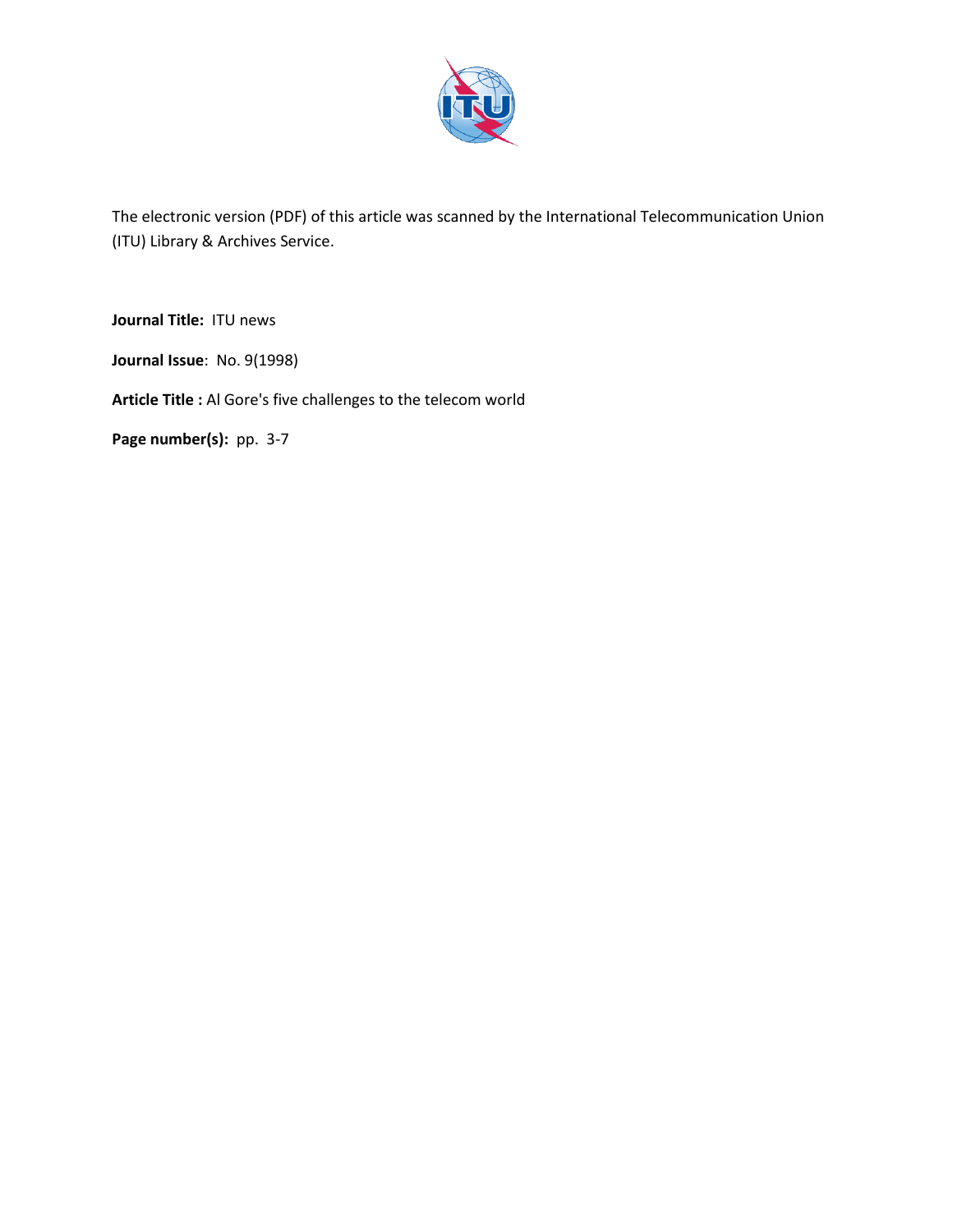## **Al Gore's five challenges to the telecom world**

This is the third time in four years I have had the honour of speaking to this distinguished audience. The first time, I travelled 8000 km from the White House to Buenos Aires. The second time, I his is the third time in four years I have had the honour of speaking to this distinguished audience. The first time, I travelled 8000 km from spoke to you by way of satellite in Kyoto, and invited you to come to the United States this year.

Today, we are at the dawn of a new technology and telecommunications renaissance, one that is still in its infancy. But perhaps the greatest promise of this electronic and digital age lies not in what is new, but in the values that are renewed.

As each breathtaking new development brings us closer together in communication, and in common cause — building a true global electronic village we have chance to spread a new prosperity, a new literacy, a new love of freedom and democracy and even a new sense of community to the farthest regions of the world.

That is why, four years ago, I set forth five principles that I believe are essential to reap the full harvest of the global information infrastructure [Gil]. Those five principles were: private investment, competition, open access, flexible regulatory framework, and universal service. These are not just common principles, but common values we all need to strengthen. I am heartened to report enormous progress on all five.

**First, we have encouraged private investment,** because private investment is the lifeblood of innovation. Today, we see the results — over USD 600 billion of private capital has been invested in telecommunications since 1994. More than 48 telecom operators have been privatized. I invite any remaining doubters to go back to Buenos Aires and ask Argentina how well privatization works — just since we met there they have gone from 4 million telephone lines to more than 18 million. Not only is their priva-



Al Gore posing five challenges **Photo: A. de Ferron (ITU 980112)** Photo: A. de Ferron (ITU 980112)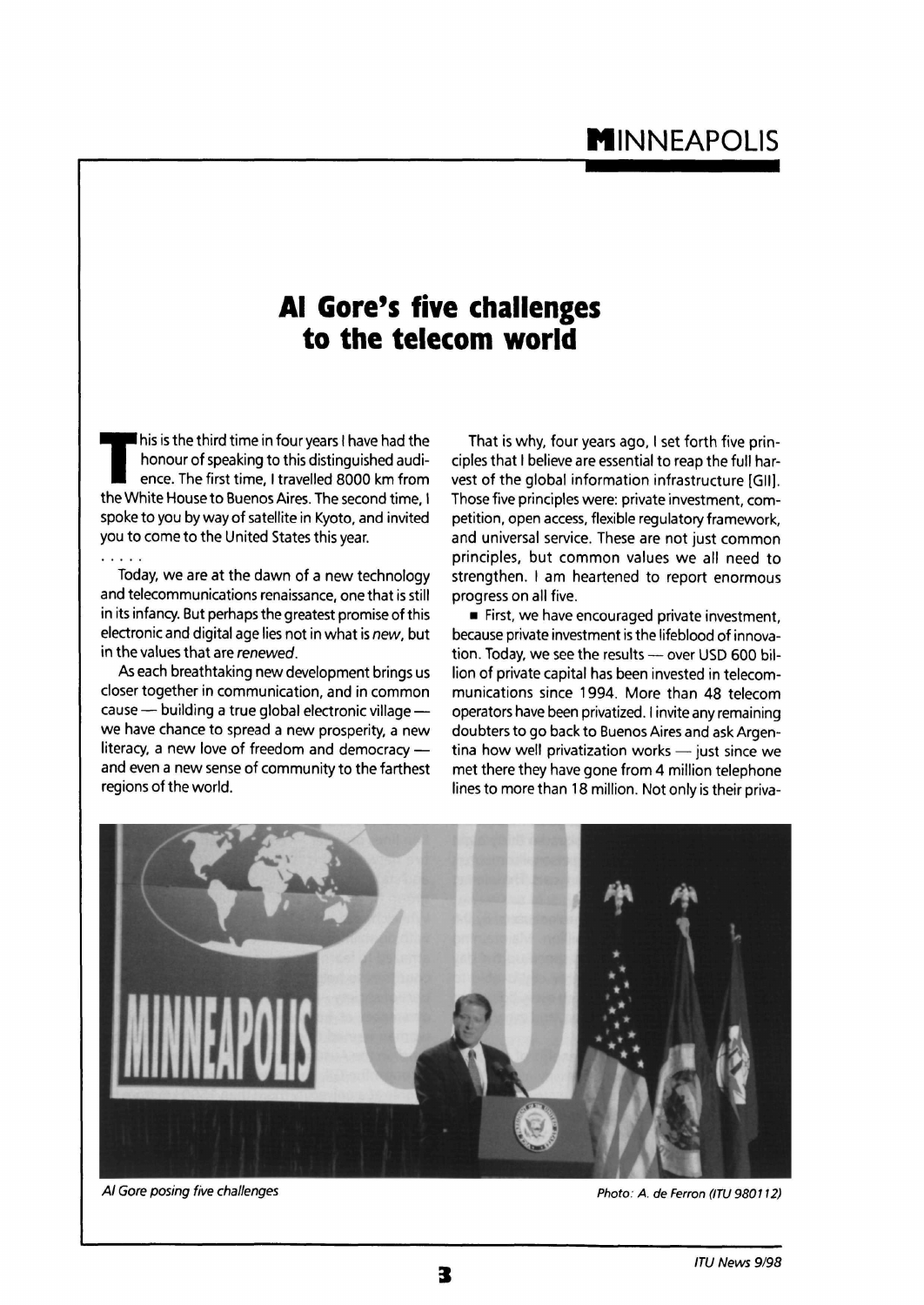## **MINNEAPOLIS**

tized system more efficient and more profitable — it is bringing an entire generation of Argentinians closer together.

• Second, we have promoted competition, because competition leads to innovation, better services, and better prices for consumers. In 1994, only seven countries had competitive markets for basic voice service. Today, 47 countries either have full competition or are committed to it. One of those is South Africa, which last year decided to license a second cellular operator. And in just one year, the number of subscribers jumped from 40 000 to 340 000.

Here in the United States, we have also taken broad steps to promote competition as well. Since 1996, when we signed a landmark telecommunications law that advances all five principles, the birth of dozens of new competitors has raised USD 20 billion to invest in advanced communications, and created over 50 000 jobs. Now, we need competition between fibre-optic cables around the globe, especially with the stunning expansion of broadband capacity. The bottom line is: competition works if we let it.

• Third, we have made open access a priority, because open access guarantees that every user of the Gil will be able to reach thousands of different sources of information from every country, in every language. Today, the Internet is turning that goal into a reality. Here in the United States, it took radio thirty-eight years to reach 50 million people, personal computers sixteen years, and television thirteen years. The Internet took only four years.

Today, there are 100 million Internet users. By the year 2000, there will be 320 million. Maintaining open access means that we will speed up the day when every child in any village or city is able to reach across a keyboard and reach every book ever written, every song ever composed, and every painting ever painted.

We have seen the dramatic benefits of open access to the telephone network. Similarly, as new technologies emerge, open access will increase competition and deliver great benefits to users and service providers alike. The ITU's role in setting standards is crucial to this goal.

Experience has shown that competition among multiple standards is the best way to meet users'

diverse needs — as long as each individual standard is designed to increase, and not reduce the potential for interoperability.

• Fourth, we have worked towards a flexible regulatory framework, because it promotes competition and investment while protecting consumers. A growing list of nations agree: over the past four years, 18 independent regulatory agencies have been established in the Americas, 17 in Africa, and 11 in the Asia-Pacific Region. I was pleased to see 58 nations recently commit to the World Trade Organization's Reference Paper on Regulatory Principles. I want to commend one of them — OSIPTEL [Organismo Supervisor de Inversion Privada en Telecomunicaciones] of Peru — which recently moved to promote competition by ending Telefónica's monopoly one year ahead of schedule.

• Fifth, we have promoted universal service to basic telecommunication services, because the ability to pick up a phone or hook up a computer and have instant access to your village, your nation and your world is one of the most liberating and empowering forces in human history, and it should be available to all people.

Since 1994, the principle of universal access has led to more than 200 million phone lines being added. For example, China is installing 14.5 million lines per year — equal to half of Britain's entire network. This is not just a story of numbers and statistics, but families and faces. In Thailand, a group of students with disabilities use the Flying Wheelchair Bulletin Board to talk to other students with disabilities around the world. They have been amazed to learn about legislation passed in other countries to help the disabled become full members of society — and now they are trying to raise awareness at home. In Longbeach, Australia, a woman named Christine Chapel lives on a sheep ranch in the Australian outback. By telecommuting through the Gil, she recently earned a bachelor's degree at a university more than 1500 km from her home.

Thanks to the work we set in motion four years ago, the structure for the global information infrastructure is largely in place. The information superhighways of many nations are beginning to take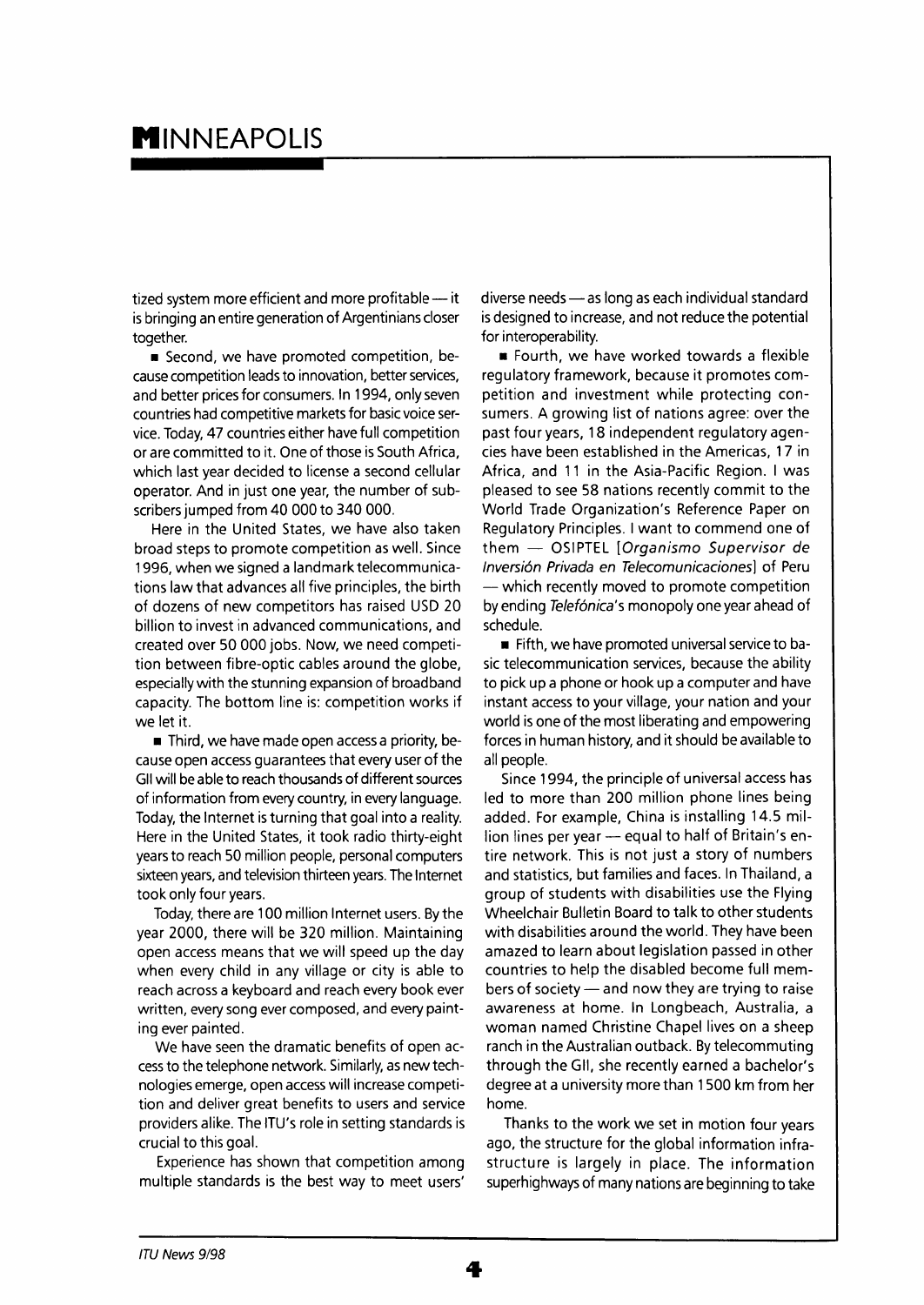## **INNEAPOLIS**

shape. Now, more than ever before, we must all decide where they will lead.

My message to you is simple: today, on the eve of a new century and a new millennium, we have an unprecedented opportunity to use these powerful new forces of technology to advance our oldest and most cherished values. We have a chance to extend knowledge and prosperity to our most isolated inner cities. to the barrios, the favelas, the colonias and our most remote rural villages; to bring 21 st century learning and communication to places that do not even have phone service today; to share specialized medical technology where there are barely enough family doctors today; to strengthen democracy and freedom by putting it on-line, where it is so much harder for it to be suppressed or denied. Today, we are more connected than ever before. Now, let us use our new tools and technology to build on that interdependence — to build a stronger global community, and make real our common values.

**Today, I want to pose five great challenges that still remain to be met. Together, they make up a Digital Declaration of Interdependence that can create a brighter world for us all** 

First, we must improve access to technology so everyone on the planet is within walking distance of voice and data telecommunication services within the next decade.

Right now, 65% of the world's households have no phone service. Half of the world's population has never made a phone call. Iceland has more Internet hosts than all of Africa. Today, I challenge the business community to create a global business plan to put data and voice telecommunication within an hour's walk of everybody on the planet by the end of the next decade. This plan should include ways to stimulate demand. It should involve local business. It should allow for access to distance learning and telemedicine. It should provide hands-on training. We know it can be done — and it must be done.

Second, we must overcome our language barriers and develop technology with real-time digital translation so anyone on the planet can talk to anyone else.

Just imagine what it would be like to pick up a phone, call anywhere in the world, and have your voice translated instantly so you could have a conversation without language being a barrier. Just imagine if the translation many of you are receiving through your earphones here today could be accomplished digitally and instantly. I can see the day when we have a true digital dialogue around the world—when a universal translator can instantly shatter the language barriers that so often hold us back in this global and information age.

Imagine also a world where computers do not need keyboards, where you can simply speak into your PC, and have every word perfectly translated and typed. Imagine how much it could reduce the cost of doing business, and increase international cooperation. Imagine if there were no barriers between basic literacy and computer literacy — where any person who can speak can operate a computer and tap into the world's information simply by speaking into a small device.

Today, I want to challenge the research community: take these discoveries and develop new technology that allows people around the world to communicate with each other, that makes international cooperation easier, and that allows people to participate in our global community without losing their linguistic and cultural heritage.

Third, we must create a Global Knowledge Network of people who are working to improve the delivery of education, health care, agricultural resources, and sustainable development — and to ensure public safety.

a produce a service component

Just imagine what it would be like if a sick child in rural Mongolia could be linked through videoconference to the Sydney Children's Hospital. A small sensor, like a mouse, could broadcast X-rays or an MRI back to Australia. A blood sample could be put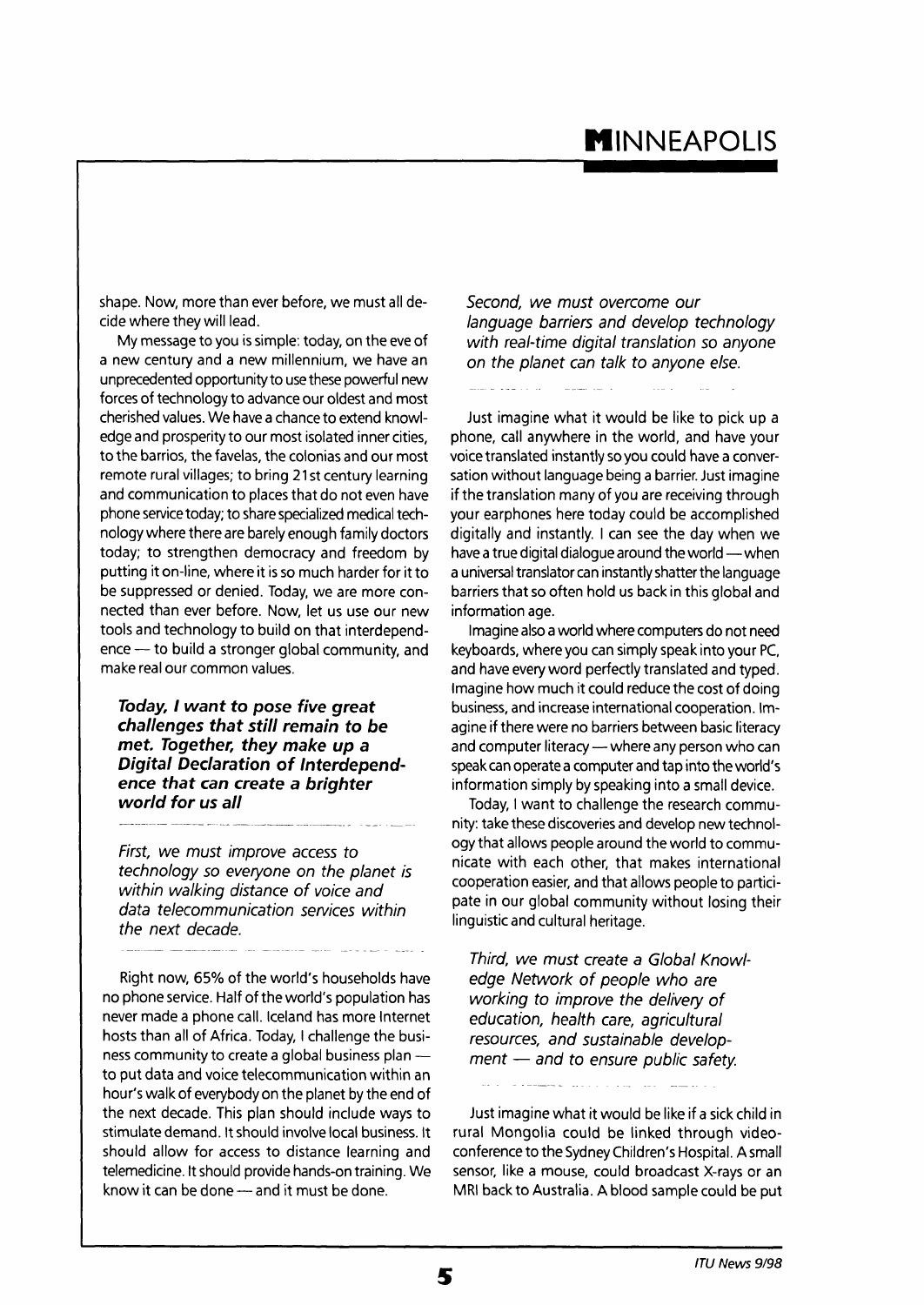## **MINNEAPOLIS**

on a slide and scanned for sickle cell anaemia. A leading doctor could prescribe treatment — and the tests would be waiting when the child arrived. Within a few short years, this technology can be in our hands.

In an age when information is everywhere, we should be able to find ways to group information by need.

Just think if every farmer in Africa could tap into a local weather channel that provides them with the information they need to plant and rotate their crops. And in natural disasters, we know that just an hour's advance warning can save thousands of lives.

Today, some of the most forward-thinking companies are using new "knowledge management" techniques that share best practices and take advantage of accumulated knowledge. Today, I issue a challenge to the education community to use these same techniques to link practitioners, experts, and non-profit organizations that are working on our most pressing social and economic needs.

For example, in the world today, five billion people do not have access to secondary and higher education. If we can create a "knowledge network" that extends distance learning around the globe, we can quadruple the number of people who have access to higher education and lifelong learning.

Fourth, we must use communications technology to ensure the free flow of ideas and support democracy and free speech.

Four years ago in Buenos Aires, I said that the Gil would promote democracy and greatly increase people's participation in decision-making, by making available the information they need to express their speech freely.

Self-government is built on the assumption that each citizen should have the power to control his or her own life. More than five centuries ago, this concept was alive in Europe—but it did not become functionally possible until the printing press helped to widely spread a large body of shared civic knowledge to an informed and engaged public. Just as the printing press delivered that knowledge five hundred years ago, I believe the Gil can deliver a new wave of civic knowledge — comprehensive enough to strengthen the capacity for self-government everywhere. The continuing challenge to all of us — governmental and nongovernmental organizations alike—is not to tell other nations what to do, or what values to pursue, but rather to empower people to recognize and act upon their own choices. We must continue to work to ensure that the Gil promotes the free flow of ideas and supports democracy around the globe.

Fifth, we must use communication technology to expand economic opportunity to all families and communities around the globe.

Everyone in every part of the world should have the opportunity to succeed if they are willing to work for it.

In a remote farming village near Chincheros, Peru, life has changed more in the past two years than in the previous half century. In 1996, an Internet service provider set up a Net-link for 50 peasant families. The village leaders formed an on-line partnership with an international export company, which arranged for its vegetables to be shipped and sold in New York. Before e-mail, the village's income was about USD 300 a month. Today, it has jumped to USD 1500 a month.

Across the globe, micro-enterprise—which often starts with initial loans of as little as USD 50 — has been a path out of poverty for millions. Today, there are more than 500 million micro-entrepreneurs—like those Peruvian farmers who eke out an existence by selling their wares and service to their immediate communities. There are countless micro-entrepreneurs whose quality of life and incomes would change dramatically overnight if they had access to the same tools.

Today, I challenge the non-profit community to work with development organizations to provide more of these opportunities. These networks will create jobs and enable micro-entrepreneurs to avoid a middleman and keep more of their profits.

Some estimate that global electronic commerce will grow to more than USD 300 billion per year in just a few years. By the year 2010, we can triple the number of people who are able to support themselves and their families because they are able to reach world markets through the Internet. It will also help give consumers access to a whole new world of goods and services.